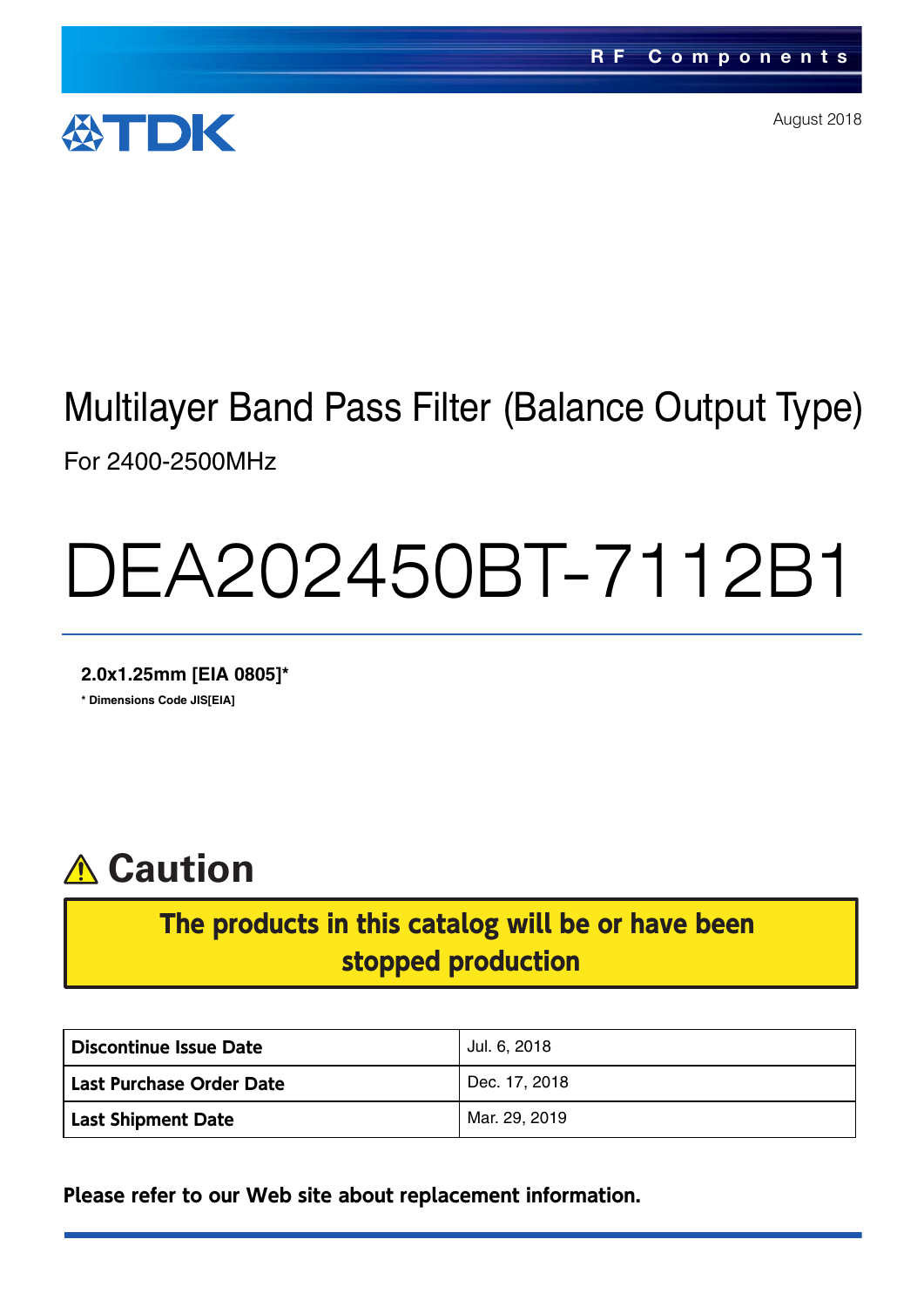## **Multilayer Band Pass Filter (Balance Output Type) For 2400-2500MHz**

**Conformity to RoHS Directive**

# **DEA202450BT-7112B1**



RoHS Directive Compliant Product: See the following for more details related to RoHS Directive compliant products. http://product.tdk.com/en/environment/rohs/

• All specifications are subject to change without notice.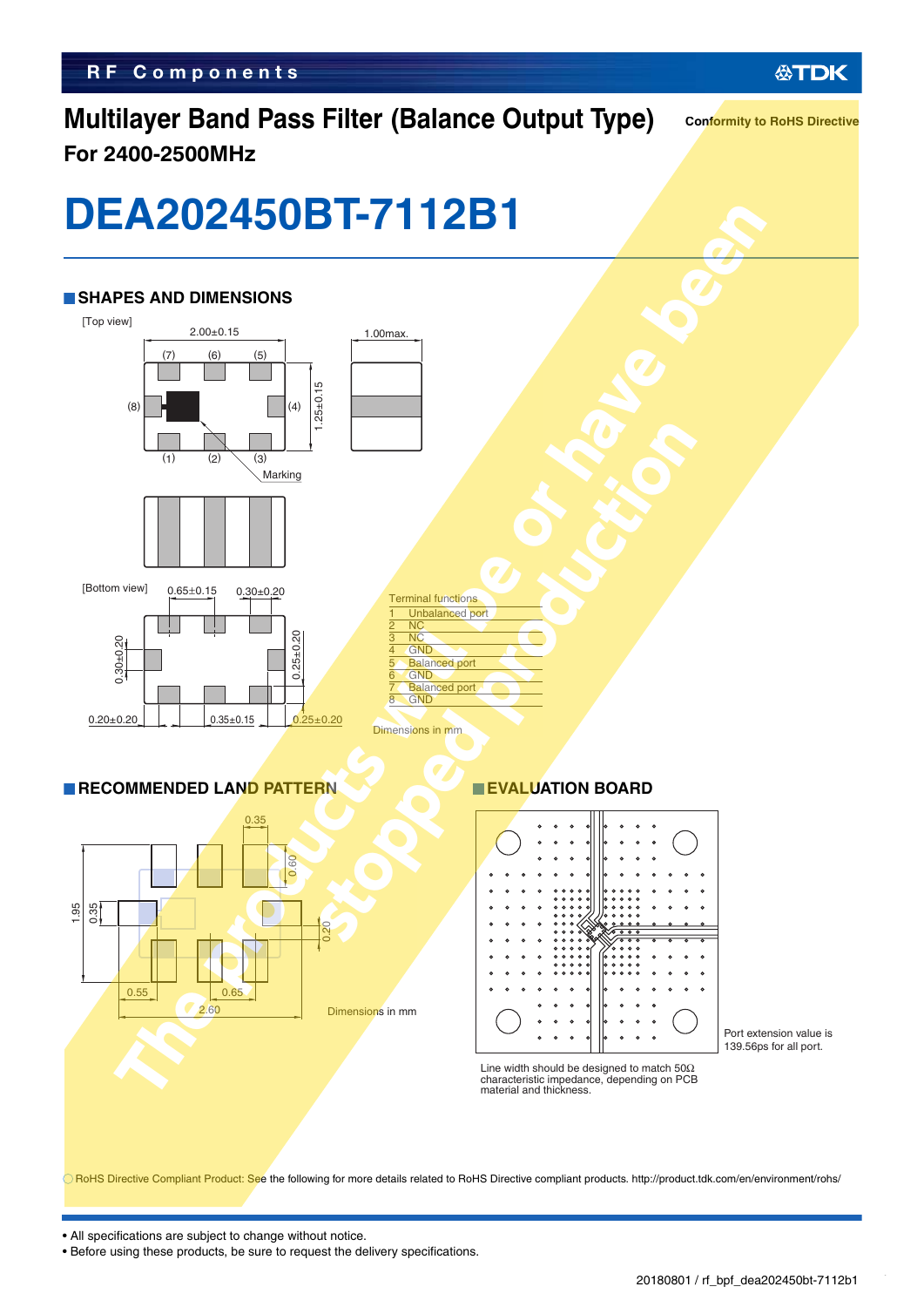# DEA202450BT-7112B1

## **ELECTRICAL CHARACTERISTICS**

| Item                                                | <b>Frequency Range</b><br>(MHz) | Min.<br>Typ. |                          | Max.                                        |
|-----------------------------------------------------|---------------------------------|--------------|--------------------------|---------------------------------------------|
| Unbalanced Port Characteristic Impedance $(\Omega)$ |                                 |              | 50 (Nominal)             |                                             |
| Balanced Port Characteristic Impedance $(\Omega)$   |                                 |              | 50+j40 (Nominal)         |                                             |
| Insertion Loss (dB)                                 | 2400 to 2500                    |              |                          | 2.5                                         |
|                                                     | 2400 to 2500                    | —            | —                        | 2.8 $(-40 \text{ to } +85^{\circ}\text{C})$ |
|                                                     | 10 to 915                       | 41           | $\overline{\phantom{0}}$ | $\qquad \qquad -$                           |
|                                                     | 925 to 960                      | 34           | $\overline{\phantom{0}}$ | $\overline{\phantom{0}}$                    |
|                                                     | 1570 to 1580                    | 30           |                          |                                             |
|                                                     | 1710 to 1785                    | 40           |                          | $\overline{\phantom{0}}$                    |
| Attenuation (dB)                                    | 1805 to 1880                    | 26           | $\overline{\phantom{a}}$ | $\overline{\phantom{0}}$                    |
|                                                     | 1850 to 1910                    | 40           | ∸                        | –                                           |
|                                                     | 1920 to 1990                    | 31           | -                        |                                             |
|                                                     | 4800 to 5000                    | 25           | $\rightarrow$            | $\qquad \qquad -$                           |
|                                                     | 7200 to 7500                    | 20           | ┷                        | -                                           |
| Return Loss at Unbalanced Port (dB)                 | 2400 to 2500                    | 9            |                          | -                                           |
| Return Loss at Balanced Port (dB)                   | 2400 to 2500                    | 9            |                          | $\overline{\phantom{0}}$                    |
| Phase Balance (deg.)                                | 2400 to 2500                    | 170          | ↛                        | 190                                         |
| Amplitude Balance (dB)                              | 2400 to 2500                    | $-2$         | ↬                        | $\overline{2}$                              |
| Common mode attenuation (dB)                        | $\overline{88}$ to 108          | 15           | $\overline{\phantom{0}}$ | $\qquad \qquad -$                           |
|                                                     | 4800 to 5000                    | 18           | $\overline{\phantom{a}}$ | $\qquad \qquad \longleftarrow$              |
| Common mode impecdance                              | Magnitude                       | 0.6          |                          |                                             |
| [4900MHz]                                           | Angle (deg.)                    | $-45$        |                          | 12                                          |
| <b>TEMPERATURE RANGE</b>                            |                                 |              |                          |                                             |
| <b>Operating temperature</b>                        | <b>Storage temperature</b>      |              |                          |                                             |
| $(^{\circ}C)$                                       | $(^{\circ}C)$                   |              |                          |                                             |
| $-40$ to $+85$                                      | $-40$ to $+85$                  |              |                          |                                             |
|                                                     |                                 |              |                          |                                             |

#### **TEMPERATURE RANGE**

| <b>Operating temperature</b><br><b>Storage temperature</b> |                |  |
|------------------------------------------------------------|----------------|--|
| (°C)                                                       | (°C)           |  |
| $-40$ to $+85$                                             | $-40$ to $+85$ |  |

• All specifications are subject to change without notice.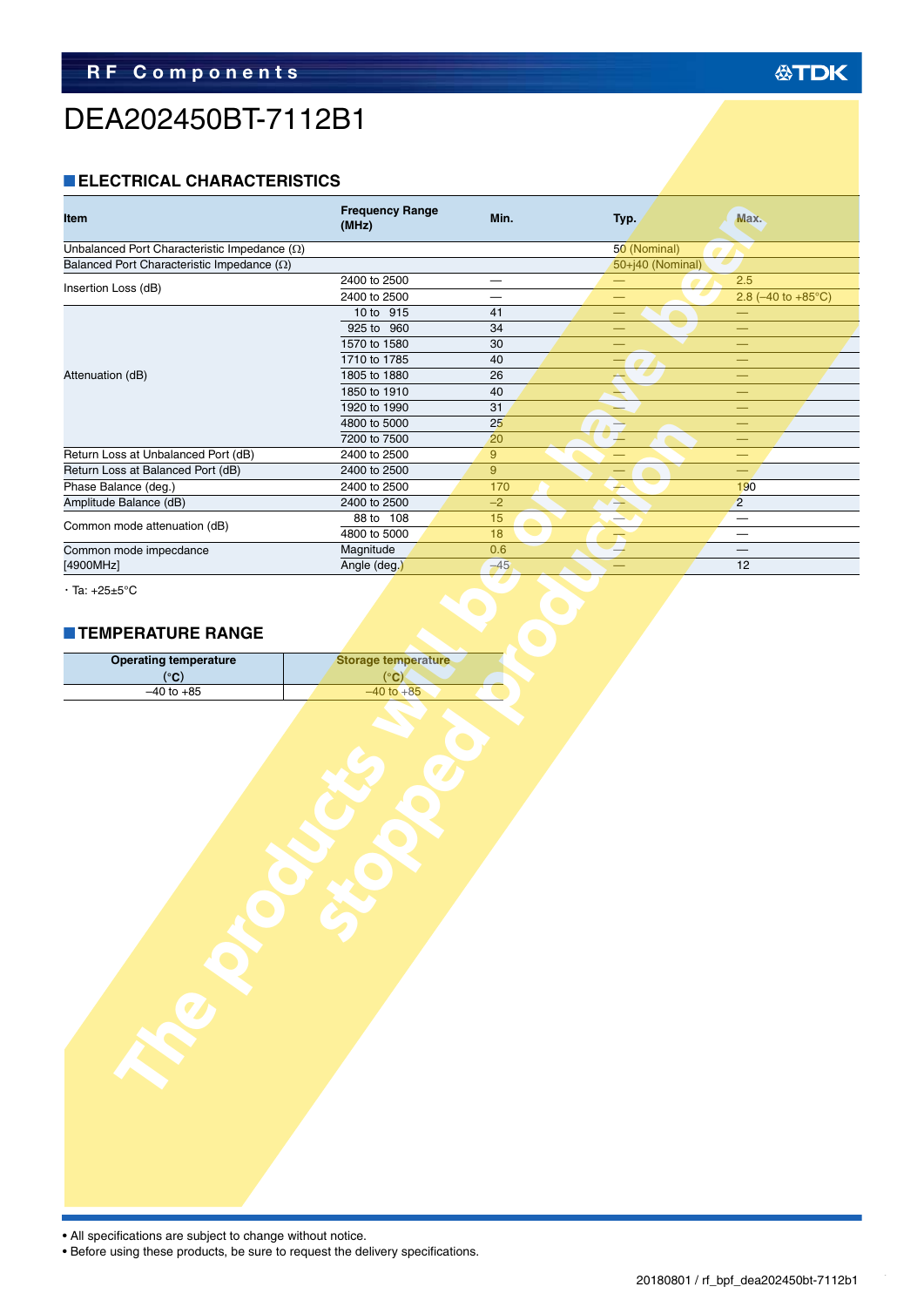## **公TDK**

## DEA202450BT-7112B1

## **FREQUENCY CHARACTERISTICS**











20

10

 $\Omega$ 

#### ■SSS11 RETURN LOSS at UNBALANCE PORT
■SDD22 RETURN LOSS at BALANCE PORT



600 <sup>1000</sup> 2000 3000 4000 5000 6000 7000 <sup>8000</sup>

Frequency(MHz)



• All specifications are subject to change without notice.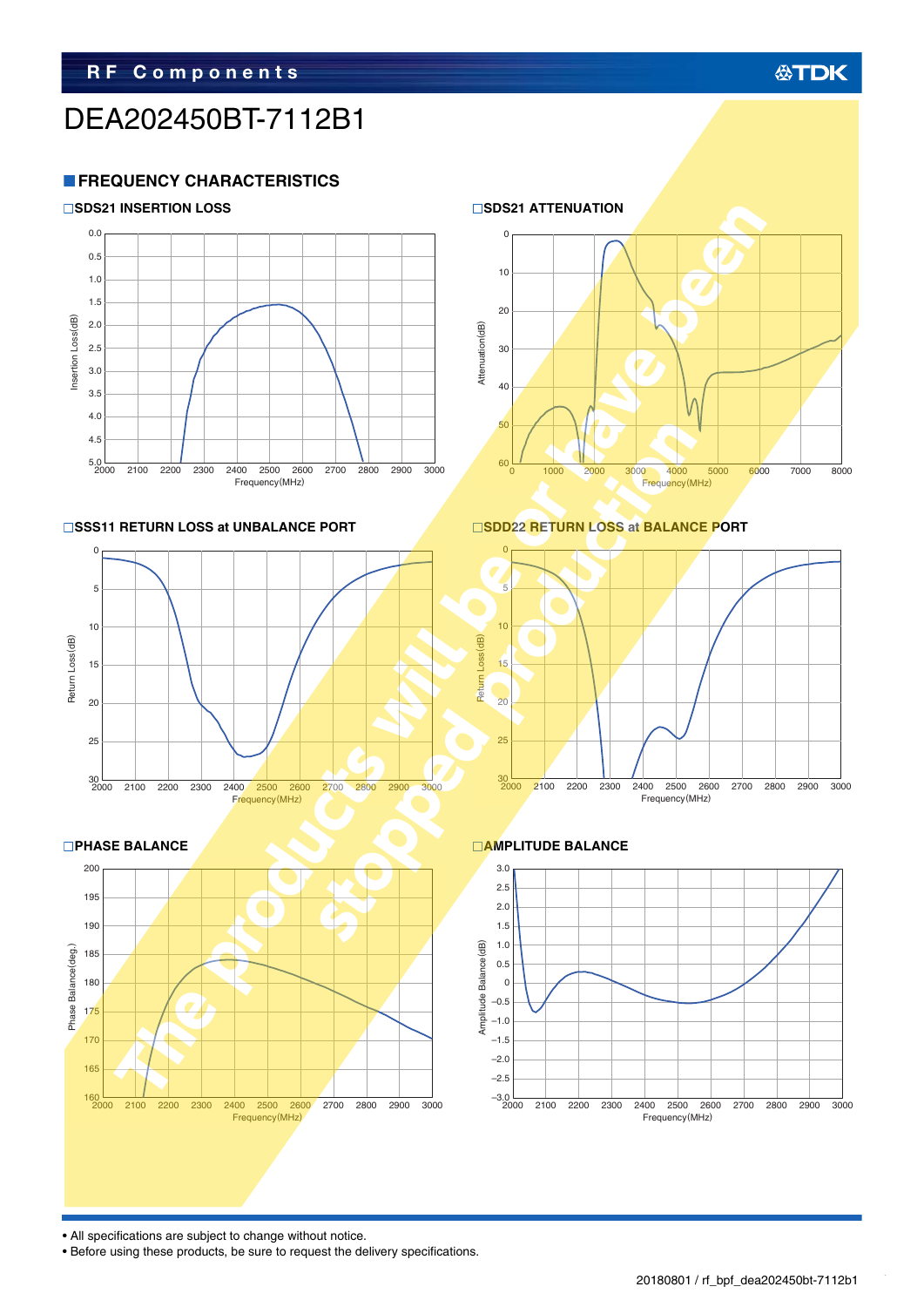## DEA202450BT-7112B1

### **RECOMMENDED REFLOW PROFILE**



| <b>Preheating</b> |                 |              | <b>Soldering</b>         |              |                         |            |
|-------------------|-----------------|--------------|--------------------------|--------------|-------------------------|------------|
|                   |                 |              | Critical zone (T3 to T4) |              | <b>Peak</b>             |            |
| Temp.             |                 | <b>Time</b>  | Temp.                    | <b>Time</b>  | Temp.                   | Time       |
| T1                |                 |              |                          |              | 14                      | t3*        |
| $150^{\circ}$ C   | $200^{\circ}$ C | 60 to 120sec | $217^{\circ}$ C          | 60 to 120sec | 240 to 260 $^{\circ}$ C | 30sec max. |

The maximum number of reflow is 3.



| I: lemperature      | T1        | Preheating<br>t1                  | $3^{\circ}$ C/sec<br>T <sub>3</sub><br>T <sub>2</sub><br>t: Time | Soldering<br>Peak<br>T4<br>$\ensuremath{\mathsf{t}}3$<br>t2 | 6°C/sec<br>or lower<br>T3      |                    |                                 |  |
|---------------------|-----------|-----------------------------------|------------------------------------------------------------------|-------------------------------------------------------------|--------------------------------|--------------------|---------------------------------|--|
|                     | reheating |                                   |                                                                  | Soldering<br>Critical zone (T3 to T4)                       |                                | Peak               |                                 |  |
| emp.                |           |                                   | <b>Time</b>                                                      | Temp.                                                       | <b>Time</b>                    | Temp.              | Time                            |  |
| 1<br>$50^{\circ}$ C |           | T2<br>$200^{\circ}$ C             | $\overline{t}$<br>60 to 120sec                                   | $\overline{13}$<br>$217^{\circ}$ C                          | $\overline{t}$<br>60 to 120sec | T4<br>240 to 260°C | $\overline{t3}^*$<br>30sec max. |  |
|                     |           | he maximum number of reflow is 3. |                                                                  |                                                             |                                |                    |                                 |  |

• All specifications are subject to change without notice.